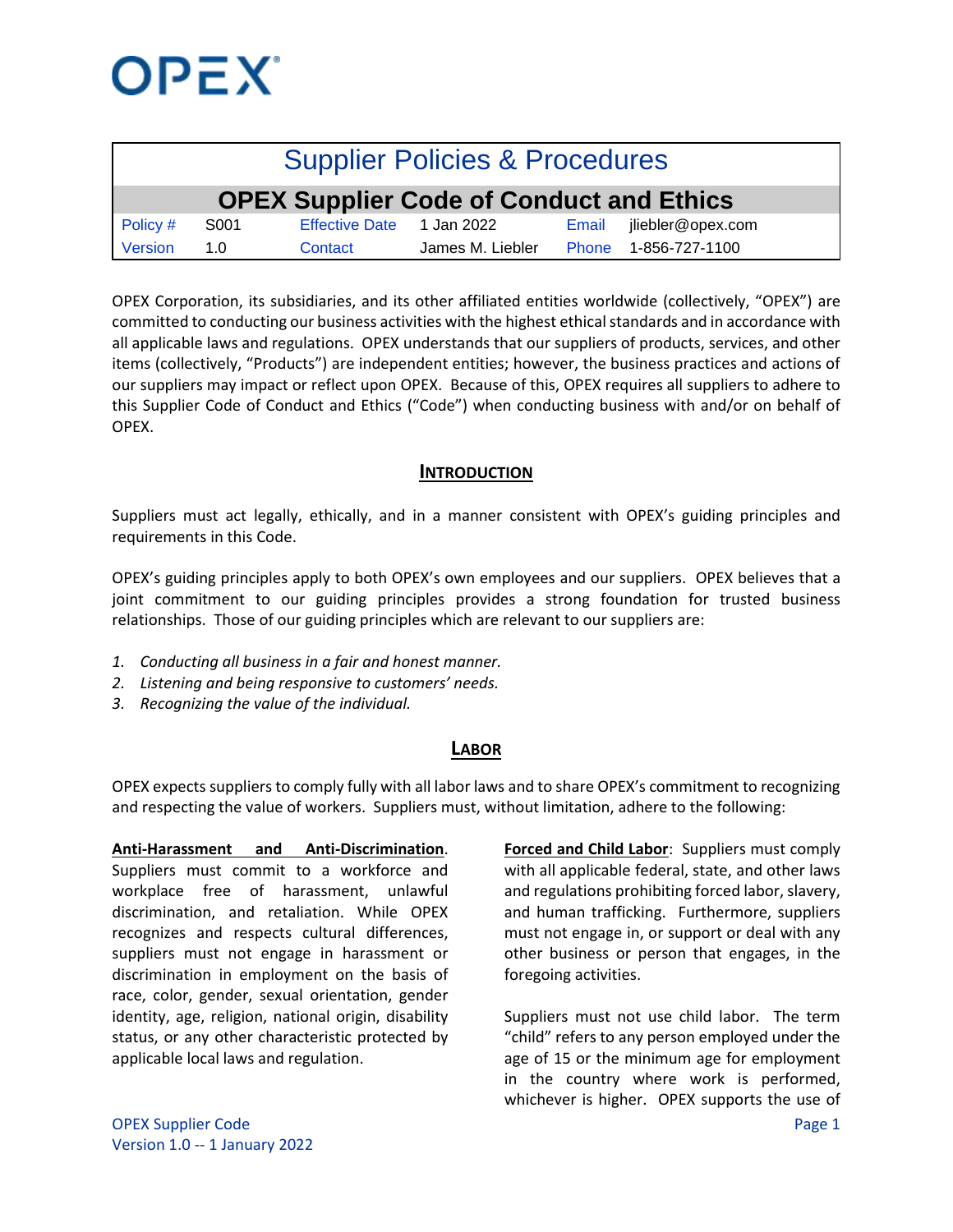legitimate workplace apprenticeship programs which comply with all applicable laws and regulations.

OPEX'

**Wages, Benefits, and Working Hours:** Suppliers must comply with all applicable laws and regulations regarding wages, benefits, and working hours in the locations in which the supplier operates, including, but not limited to, those laws and regulations relating to minimum wages, legally mandated benefits, time off, and overtime pay.

### **HEALTH AND SAFETY**

Suppliers must comply with all applicable health and safety laws and regulations and provide a healthy and safe working environment that promotes accident prevention and minimizes exposure to health and safety hazards including, without limitation, hazardous conditions and hazardous substances. Suppliers must provide employees with appropriate and wellmaintained personal protective equipment (PPE) and education materials about workplace hazards, as applicable. Health and safety information must be clearly posted in the supplier's facilities in locations readily accessible to workers. Workers must be encouraged to raise health and safety concerns.

#### **ENVIRONMENTAL**

Suppliers must comply with applicable environmental laws and regulations and conduct their operations in a way that preserves and protects the environment. Suppliers must make information available about any restricted or regulated substances in Products supplied to OPEX, which includes compliance declarations, material safety data sheets (MSDSs), and other information upon request.

Furthermore, suppliers as appliable shall have processes, procedures, and systems in place to ensure the safe handling, movement, storage, recycling, reuse, and management of waste, air emissions, and wastewater discharges. Any waste, emissions, or wastewater with the potential to adversely impact human or environmental health must be appropriately managed, controlled, and treated prior to release into the environment.

### **INFORMATION AND INTELLECTUAL PROPERTY**

Suppliers must respect intellectual property rights, protect confidential information, and comply with privacy rules and regulations, including without limitation, by adhering to the following requirements:

**Confidentiality**: Suppliers must take reasonable precautions to preserve and protect confidential information and must never make or permit any unauthorized disclosure or use of confidential information that it may receive or obtain or to which it may be given access in connection with its relationship with OPEX, whether the information relates to OPEX, any of OPEX's customers, or other suppliers.

**Data Protection**: Suppliers must comply with all applicable laws and regulations relating to the accessing, collecting, processing, receiving, transmitting, disclosing, storing, and using of personal data and other private information in connection with any matter involving or relating to OPEX or any Product that the supplier provides to OPEX.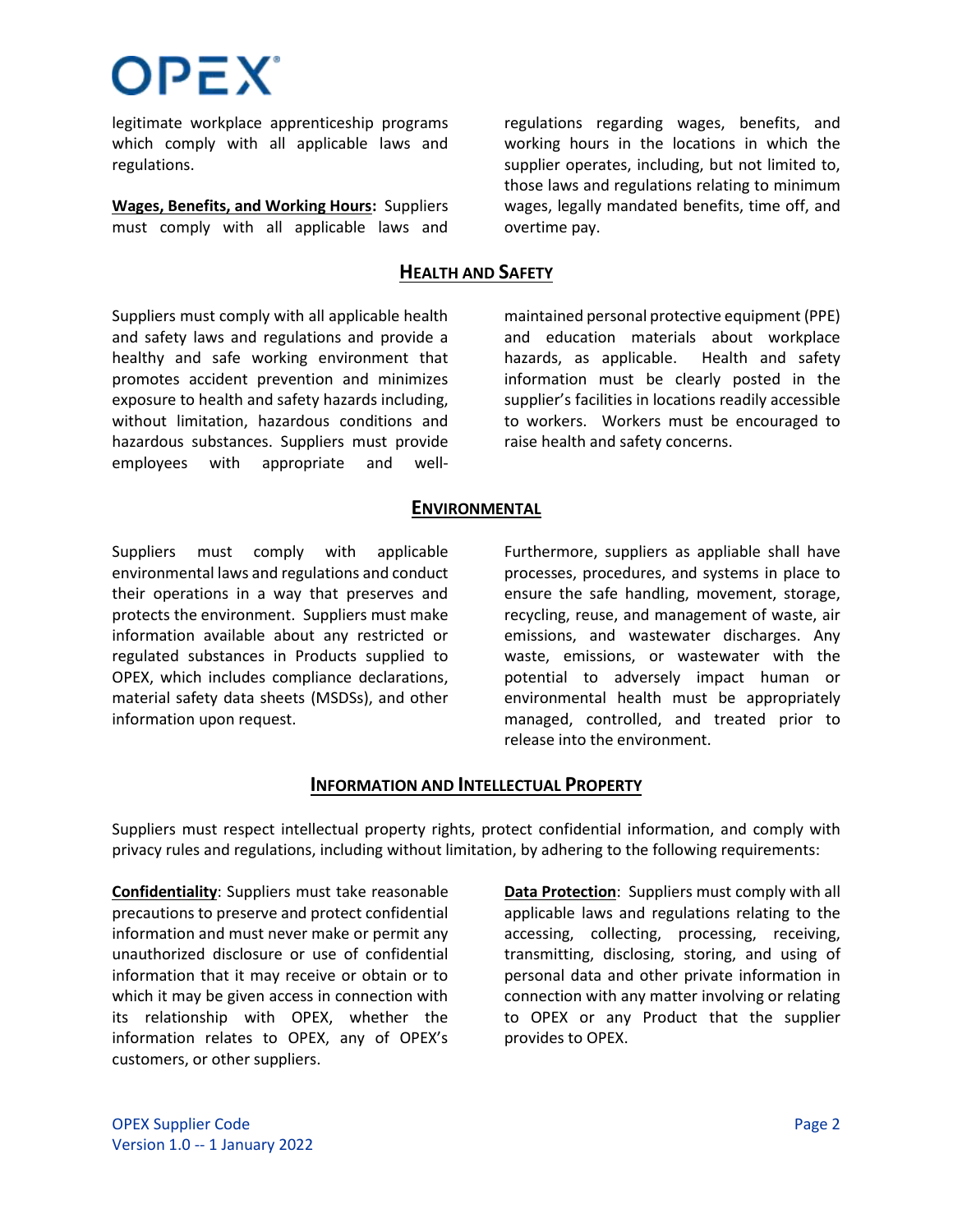# **OPEX**

**Intellectual Property**: Suppliers must respect and protect proprietary designs and drawings, patents, and other intellectual property rights and never make or permit any unauthorized use of proprietary designs or drawings, patents, or other intellectual property that it may receive or obtain or be licensed or otherwise be permitted to use in connection with its relationship with OPEX, regardless of whether the designs or

drawings, patents, or other intellectual property rights belong to OPEX, any of OPEX's customers, other suppliers, or others.

## **OTHER LEGAL AND REGULATORY COMPLIANCE REQUIREMENTS**

Suppliers must comply with all other applicable laws and regulations including, without limitation, the following:

**Anti-Corruption:** Suppliers must conduct their businesses in full compliance with the U.S. Foreign Corrupt Practices Act ("FCPA") and all other applicable anti-corruption and anti-money laundering laws governing the jurisdictions in which a supplier conducts its business. Suppliers must never directly or indirectly offer, solicit, accept, promise, make, or provide any bribe, kickback, other improper payment, or another thing of value in connection with any matter involving or relating to OPEX or any Product that the supplier provides to OPEX.

**Currency Controls and Money Laundering**. Suppliers must comply with all applicable currency controls and never directly or indirectly participate in or cooperate with any money laundering scheme in connection with any matter involving or relating to OPEX or any Product that the supplier provides to OPEX.

**Trade**. Suppliers must comply with all laws, regulations, and other controls which govern the

transfer, access, export, re-export, and import of Products.

Suppliers shall not provide controlled technologies, products, or technical data to OPEX without providing notice of such controls as necessary for OPEX to maintain compliance with applicable laws and regulations.

Suppliers must never provide OPEX with any Product that it knows or should know to be produced using forced labor as referenced above, which is counterfeit, or which has an origin other than the origin specified for such product or that contains, includes, or uses any material, component, or part that it knows or should know to be counterfeit or to have an origin other than the origin specified for such material, component, or part.

Suppliers shall not participate in any international boycotts which are prohibited by the United States (U.S.) Government.

### **OTHER BUSINESS, OPERATIONAL, AND ETHICAL REQUIREMENTS**

Suppliers must otherwise conduct their business interactions and activities with integrity and trust, including, without limitation, in accordance with the following additional business, operational, and ethical requirements: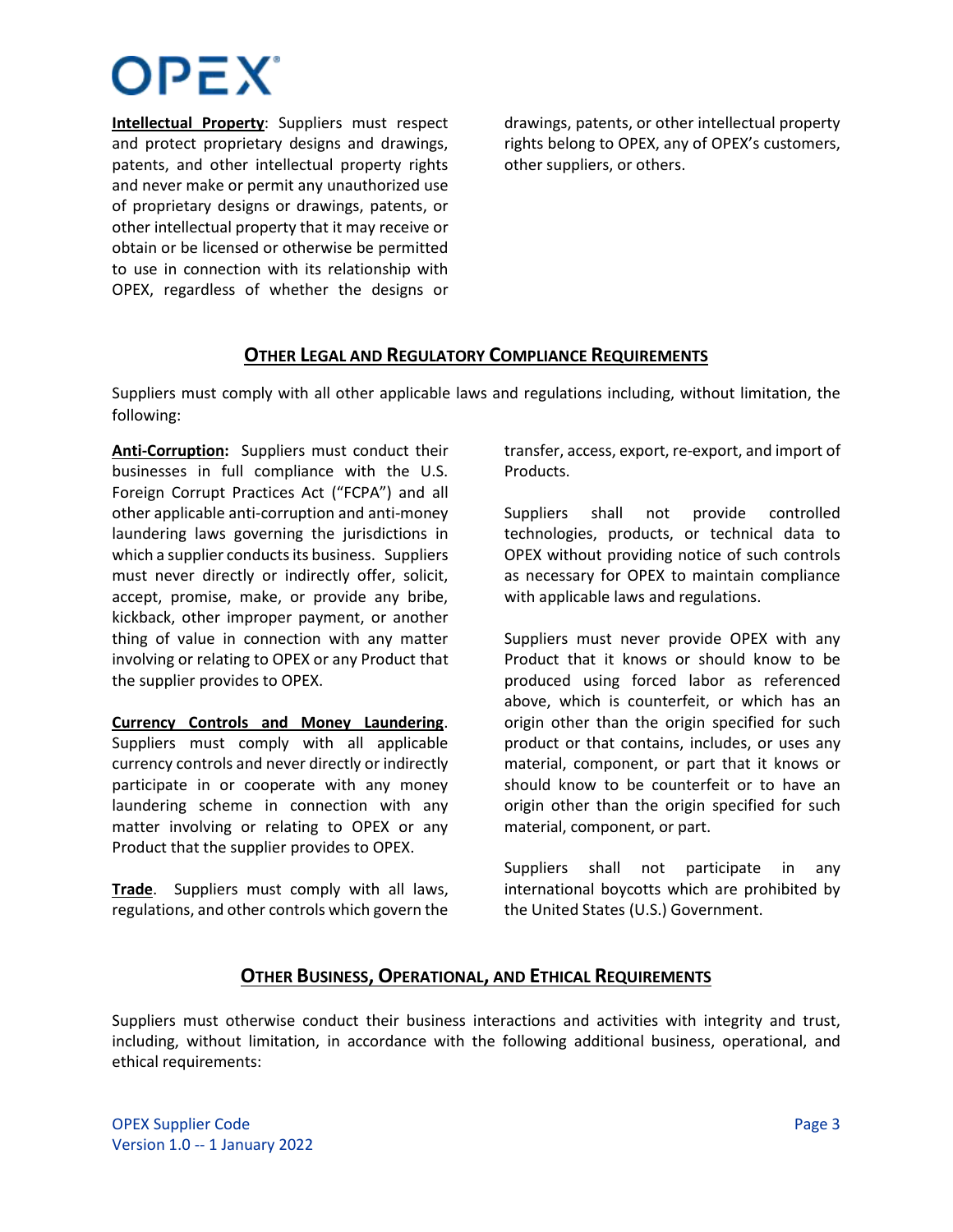# **OPEX**

**Access to OPEX/Customer Premises and Other Resources:** If the supplier's personnel will be visiting or working at OPEX's or an OPEX customer's facility, such personnel are to report to the front desk at the facility and to sign-in upon entering the facility. Supplier personnel accessing an OPEX or OPEX customer facility that does not maintain a front desk receptionist must be escorted by a designated OPEX or OPEX customer employee or by the supervisor in charge. Supplier personnel must not, for security and safety reasons, roam buildings unaccompanied.

External doors and locked internal doors within OPEX and OPEX customer facilities are to remain closed and locked. Suppliers must never prop open doors or leave them unlocked.

If supplier personnel require building keys or other devices (e.g., card keys) to access OPEX facilities, an account on OPEX's email system, and/or other access to any other OPEX system, network, or application, the supplier must sign all applicable OPEX policies and other documents required for such access and use.

Suppliers and their employees must not use their access to OPEX's facilities, systems, networks, applications, or other OPEX resources to obtain information, materials, or other accommodations other than as expressly authorized by OPEX.

OPEX may issue building keys, other access devices, and identification cards to supplier personnel who have a recurring business need to gain entry to OPEX's facilities without an escort and/or the need to identify themselves to other parties as performing work for OPEX.

Any building key or access device issued to a supplier must: (i) be safeguarded by the supplier; (ii) only be used by the authorized recipient; (iii) not be transferred by the supplier without OPEX's express consent to anyone other than the holder authorized by OPEX; (iv) not be

duplicated by the supplier without OPEX's express consent; and (v) be returned to OPEX immediately when the employment of its authorized holder is terminated, its authorized holder no longer requires the building key or access device, or OPEX requests return.

Supplier personnel are not permitted to bypass OPEX's official corporate processes for issuing building keys, access devices (e.g., card keys), passwords, or similar credentials, for example, by borrowing such items informally from OPEX personnel or other OPEX suppliers.

If OPEX issues identification cards to the supplier, the supplier's personnel must wear such identification whenever they are at an OPEX or an OPEX customer premises. The identification card must be returned to OPEX immediately: (i) when the employment of its authorized holder is terminated; (ii) when its authorized holder no longer requires such identification; or (iii) at the request of OPEX. Such identification must be used strictly in accordance with all requirements and limitations on its use.

Suppliers who are authorized to access OPEX's systems, networks, applications, information, or other resources may do so only as expressly permitted by OPEX and in accordance with the requirements of OPEX. The supplier must protect OPEX-issued access credentials such as passwords, user IDs, and PINs at all times. Furthermore, suppliers must remove access to OPEX systems, networks, applications, information, and other resources immediately for any supplier personnel, including approved subcontractors personnel, who have been terminated or reassigned.

Monitoring by OPEX applies to OPEX facilities and various other OPEX resources such as company-provided communications devices, systems, and networks (including without limitation corporate email, encrypted and unencrypted Internet access, and any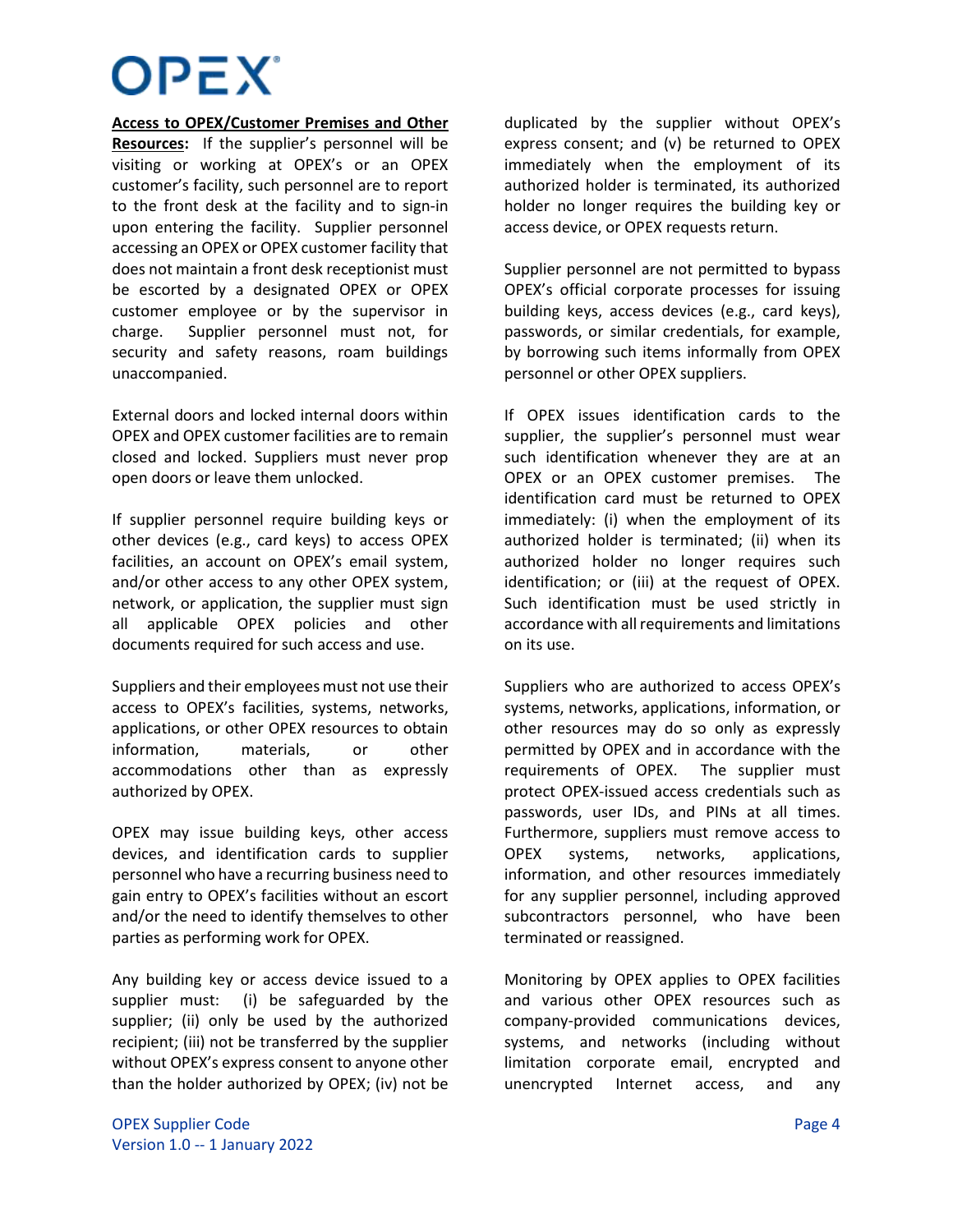# **OPEX**

application, such as web-based email accessed from OPEX-provided devices, networks, systems, and accounts), to the fullest extent permitted by applicable law.

OPEX will not be responsible for loss, damage, theft, or disappearance of any personal property or vehicles located on OPEX's premises belonging to suppliers, the suppliers' personnel, or the supplier's approved subcontractors' personnel. If a supplier becomes aware of any personal injury, property damage, loss, or breach occurring on OPEX's premises or involving an OPEX resource such as an OPEX system, network, account, or information, the supplier must notify OPEX promptly and provide adequate details to enable OPEX to investigate the cause.

### **Conduct While OPEX/Customer On-Premises or Using Other Resources:**

While on OPEX's premises, the premises of OPEX's customers, or using other OPEX resources, supplier personnel must conduct themselves in a manner that is respectful of others, complies with this Code, and otherwise complies with all applicable laws, regulations, and other rules. Supplier personnel who engage in behavior that infringes on the rights of others, poses a danger or risk to themselves, others, property, or other resources, or violates this Code or any law, regulation, or other rules, may be asked to leave the premises or cease using the resource as applicable and may be subject to other remedial action by OPEX or others.

Unacceptable conduct on OPEX's and its customers' premises includes without limitation:

- Engaging in activities that do not serve OPEX's or OPEX's customers' business interests;
- Maintaining an unacceptable standard of personal hygiene;
- Being inappropriately attired or, as applicable, failing to wear required personal protective equipment (PPE);
- Failing to follow OPEX's or its customer's other health and safety requirements (e.g., any COVID-19 safeguards at OPEX's or OPEX's customers' premises);
- Engaging in the unauthorized destruction of property or the theft of property;
- Using or being under the influence of alcohol or illegal drugs;
- Engaging in lewd, indecent, disruptive, or boisterous behavior;
- Threatening, harassing (sexually or otherwise), or intimidating others; and/or
- Posing a threat to persons or property.

Additionally, OPEX is committed to a 'smokefree' working environment. Therefore, smoking on OPEX's premises or at the premises of OPEX's customers is strictly prohibited, except in areas (if any) specifically designated as 'Smoking Areas.' Under no circumstances may supplier personnel smoke in an OPEX or customer work area or inside an OPEX vehicle. The smoking restrictions above apply to the use of all tobacco products, regular cigarettes, as well as "ecigarettes."

**Conflicts of Interest:** Suppliers must not directly or indirectly offer, make, or provide any personal favor, loan, gift, or another benefit to an OPEX director, officer, or employee or a spouse or other close family member of an OPEX director, officer, or employee other than a casual favor or reasonable entertainment or non-money gift of nominal value that could not reasonably be expected to influence decisions related to the supplier or the Products and otherwise not give rise to a conflict of interest with OPEX.

Furthermore, suppliers must not have any direct or indirect ownership, employment, consulting, financial, or other arrangement or relationship with an OPEX director, officer or employee or a spouse or other close family member of an OPEX director, officer, or employee that could potentially influence decisions related to the supplier or its Products or otherwise give rise to a conflict of interest with OPEX. (The only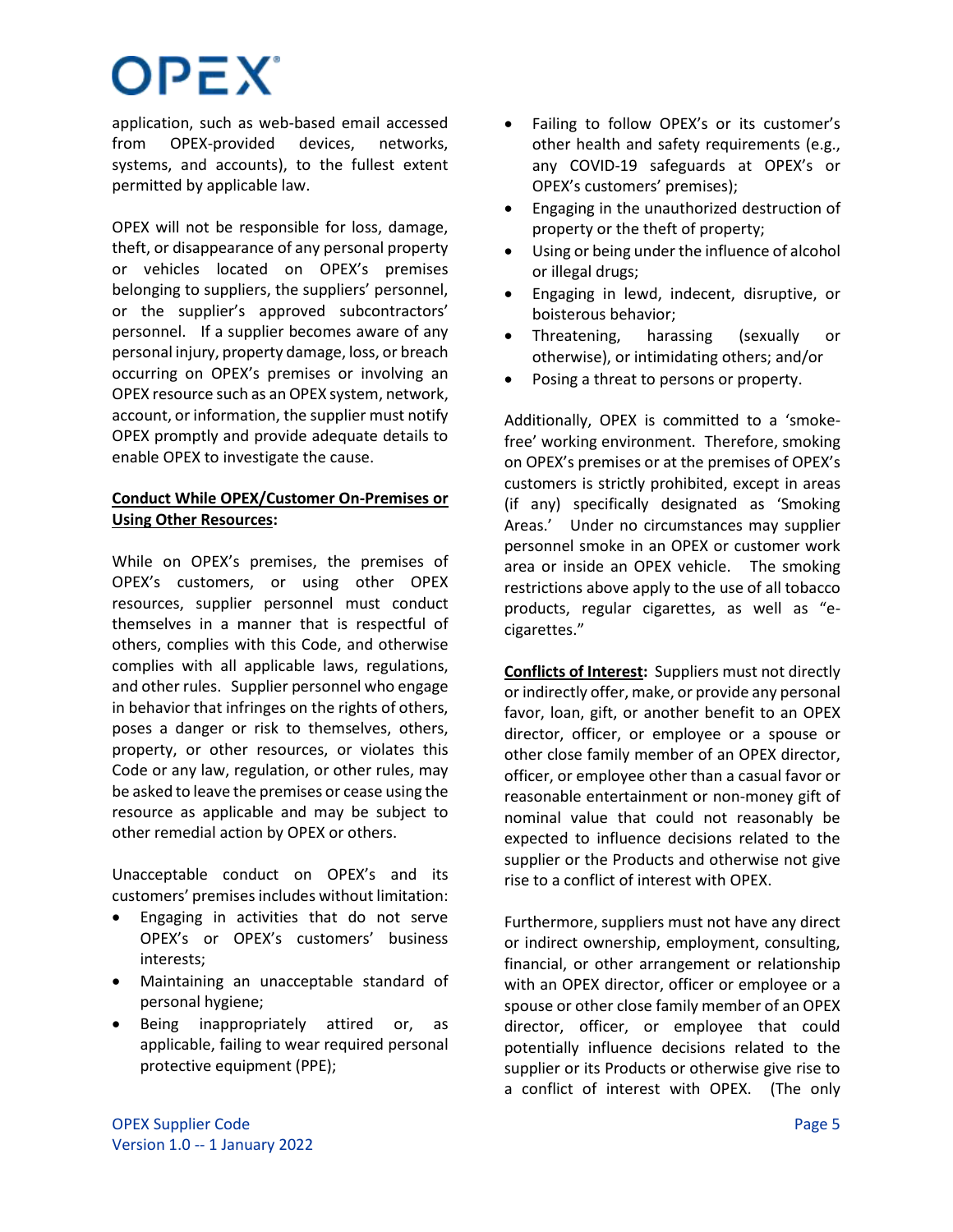# **DPEX**

exception would be an arrangement or relationship that has been fully disclosed to and approved in writing by OPEX's Vice President-Corporate & Legal Affairs, whose contact information is set forth at the end of this Code.)

**Press**: Suppliers may only speak to the press on behalf of OPEX or its customers if expressly authorized in writing to do so by either an OPEX or customer communications representative.

**Publicity:** Suppliers will not issue press releases or other publicity related to its contracts or

relationship or with OPEX without the prior written consent of OPEX. This includes without limitation the use of OPEX's name or logo on a supplier's site without the prior written consent of OPEX.

**Travel and Other Reimbursable Expenses**: Suppliers must comply with OPEX's travel and expense guidelines, copies of which will be provided to the supplier upon request, regarding travel or other expenses (if any) which OPEX is contractually required to reimburse to suppliers.

### **APPLICABILITY, VIOLATIONS, AND ENFORCEMENT OF THIS CODE**

Each supplier is expected to have processes and procedures within its own organization that enable it to comply with this Code.

Each supplier must ensure that the guiding principles and requirements in this Code are also observed by the supplier's own suppliers and permitted subcontractors and assigns.

Any violation of this Code is to be reported to OPEX immediately upon discovery. To report questionable behavior or a possible violation of this Code, suppliers are encouraged to work with their primary OPEX contact to resolve the issue. If that is not possible or appropriate, the supplier should contact OPEX at [vregistration@opex.com.](mailto:vregistration@opex.com)

Each supplier of Products to OPEX must allow its employees to report violations of this Code to OPEX without the threat of retaliation or punishment.

While our suppliers are expected to self-monitor and demonstrate their compliance with this Code, OPEX will have the right to require each of its suppliers of Products to:

- (1) confirm and certify its acceptance of and compliance with this Code;
- (2) complete a self-assessment questionnaire; and
- (2) permit OPEX to audit its compliance with this Code.

If a supplier fails to comply with this Code in any significant respect, OPEX will have the right to request remediation and/or to wholly or partially suspend or terminate its relationship with the supplier and any or all outstanding purchase orders and other contracts and agreements with the supplier without penalty, liability or obligation, in addition to any all other rights that OPEX may have available by law and at equity. If there is a violation of law or regulation, OPEX may also disclose the violation to the appropriate authorities.

## **UPDATES/REVISIONS TO THIS CODE**